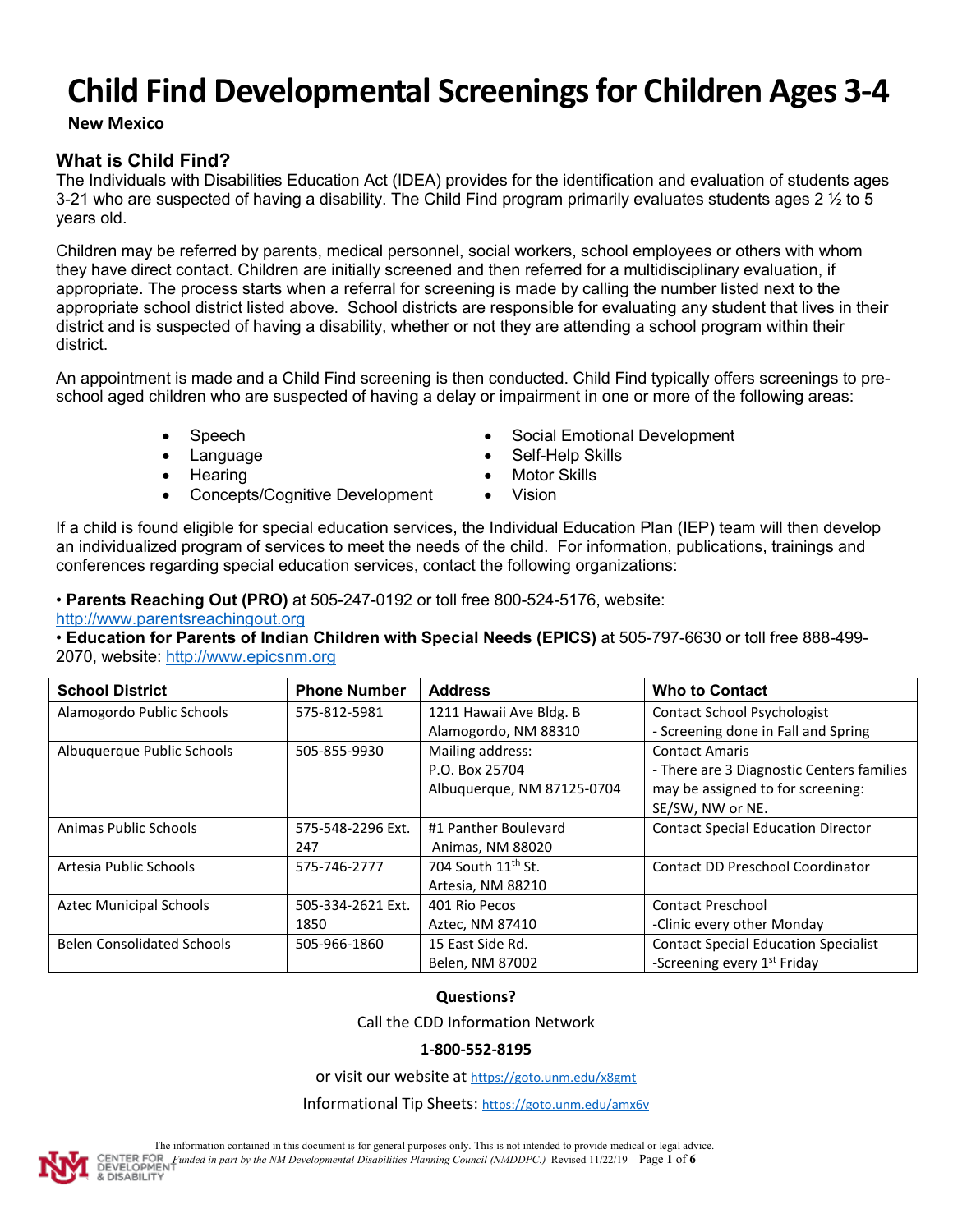**New Mexico**

| <b>Bernalillo Public Schools</b>       |                              | 505-404-5714                   |                                             | 560 South Camino del Pueblo<br>Bernalillo, NM 87004 |                                                | Contact Diagnostician                                                   |  |
|----------------------------------------|------------------------------|--------------------------------|---------------------------------------------|-----------------------------------------------------|------------------------------------------------|-------------------------------------------------------------------------|--|
| <b>Bloomfield Schools</b>              |                              | 505-634-3882                   |                                             | 310 La Jara Street<br>Bloomfield, NM 87413          |                                                | <b>Contact Early Child Interventionist</b><br>- Screenings once a month |  |
| <b>School District</b>                 | Phone                        | <b>Number</b>                  |                                             | <b>Address</b>                                      |                                                | <b>Who to Contact</b>                                                   |  |
| Capitan Municipal<br>Schools           | 575-257-2368                 |                                | 237 Service Road,<br>Ruidoso, NM 88345      |                                                     | <b>Contact Region IX Education Cooperative</b> |                                                                         |  |
| Carlsbad Municipal                     | 575-234-3320                 |                                | 406 North Alameda                           |                                                     | <b>Contact Medicaid Liaison</b>                |                                                                         |  |
| Schools                                | Ext. 2808                    |                                | Carlsbad, NM 88220                          |                                                     |                                                |                                                                         |  |
| Carrizozo Municipal<br>Schools         | 575-257-2368                 |                                | 237 Service Rd.<br>Ruidoso, NM 88345        |                                                     | <b>Contact Services Coordinator</b>            |                                                                         |  |
| <b>Central Consolidated</b><br>Schools |                              | 505-598-4500                   |                                             | #10 CR 6400<br>Kirtland, NM                         |                                                | <b>Contact Secretary</b>                                                |  |
| Chama Valley Schools                   | 575-588-7297                 |                                | State Road 531<br>Tierra Amarillo, NM 87575 |                                                     | <b>Contact Medicaid Coordinator</b>            |                                                                         |  |
| Cimarron Municipal<br>Schools          | 575-376-2512                 |                                | 165 N Collison Ave.<br>Cimarron, NM 87714   |                                                     | <b>Contact Special Education Coordinator</b>   |                                                                         |  |
| Clayton Municipal                      | 575-374-2741                 |                                | 323 South 5th St.                           |                                                     |                                                | <b>Contact Special Education Director</b>                               |  |
| Schools                                |                              |                                | Clayton, NM 88415                           |                                                     |                                                |                                                                         |  |
| Cloudcroft Municipal                   | 575-257-2368                 |                                | 237 Service Road                            |                                                     |                                                | <b>Contact Region 9 Education Cooperative</b>                           |  |
| Schools                                |                              |                                |                                             | Ruidoso, NM 88345                                   |                                                |                                                                         |  |
| <b>Clovis Municipal Schools</b>        | 575-769-4490                 |                                | 1600 Sutter Place                           |                                                     |                                                | Contact Child Find                                                      |  |
|                                        | Ext. 3205                    | Clovis, NM 88101               |                                             |                                                     |                                                | - Screening every 2 <sup>nd</sup> Wednesday                             |  |
| <b>Cobre Consolidated</b>              | 575-537-4017                 |                                | 900 A. Central Ave.<br>Bayard, NM 88023     |                                                     |                                                | <b>Contact Special Education Secretary</b>                              |  |
| Schools                                |                              |                                |                                             |                                                     |                                                |                                                                         |  |
| Corona Public Schools                  | 575-849-1911                 |                                | <b>PO Box 258</b><br>Corona, NM 88318       |                                                     |                                                | <b>Contact Superintendent</b>                                           |  |
| Cuba Independent                       | 575-289-0461                 |                                |                                             | 50 County Road 13                                   |                                                | <b>Contact Special Education Coordinator</b>                            |  |
| Schools                                |                              | Cuba, NM 87013                 |                                             |                                                     |                                                |                                                                         |  |
| Deming Public Schools                  | 575-546-0427                 |                                | 905 South Zinc                              |                                                     | <b>Contact Special Education Secretary</b>     |                                                                         |  |
|                                        |                              |                                |                                             | Deming, NM 88030                                    |                                                | - Clinics once a month                                                  |  |
| Des Moines Municipal<br>Schools        | 575-278-2611                 | 500 Des Moines Ave.            |                                             | Des Moines, NM 88418                                |                                                | <b>Contact Special Education</b>                                        |  |
| <b>Dexter Consolidated</b>             | 401 East 1st<br>575-734-5420 |                                |                                             |                                                     | <b>Contact Preschool Teacher</b>               |                                                                         |  |
| Schools                                | Dexter, NM 88230             |                                |                                             |                                                     |                                                |                                                                         |  |
| Dora Consolidated                      |                              | 575-477-2211<br>100 School St. |                                             |                                                     |                                                | <b>Contact Preschool Screening</b>                                      |  |
| Schools                                |                              |                                | Dora, NM 88115                              |                                                     | Clinic in Fall                                 |                                                                         |  |
| Dulce Independent                      | 575-759-2922                 |                                | PO Box 547                                  |                                                     |                                                | <b>Contact Special Education Secretary</b>                              |  |
| Schools                                |                              |                                |                                             | Dulce, NM, 87528                                    |                                                |                                                                         |  |
| Elida Municipal Schools                | 575-274-6211                 |                                |                                             | 108 Church St.<br>Elida, NM 88116                   |                                                | <b>Contact Preschool Teacher</b>                                        |  |

## **Questions?**

Call the CDD Information Network

## **1-800-552-8195**

or visit our website a[t https://goto.unm.edu/x8gmt](https://goto.unm.edu/x8gmt)

Informational Tip Sheets[: https://goto.unm.edu/amx6v](https://goto.unm.edu/amx6v)



The information contained in this document is for general purposes only. This is not intended to provide medical or legal advice. **FUNDER FOR FUNDED IN THE SECTION CONSUMERED IS ON THE UP OF SUPPLY AND STATE OF SUPPLY PAGE 2 of 6**<br>**EVELOPMENT**<br>**& DISABILITY**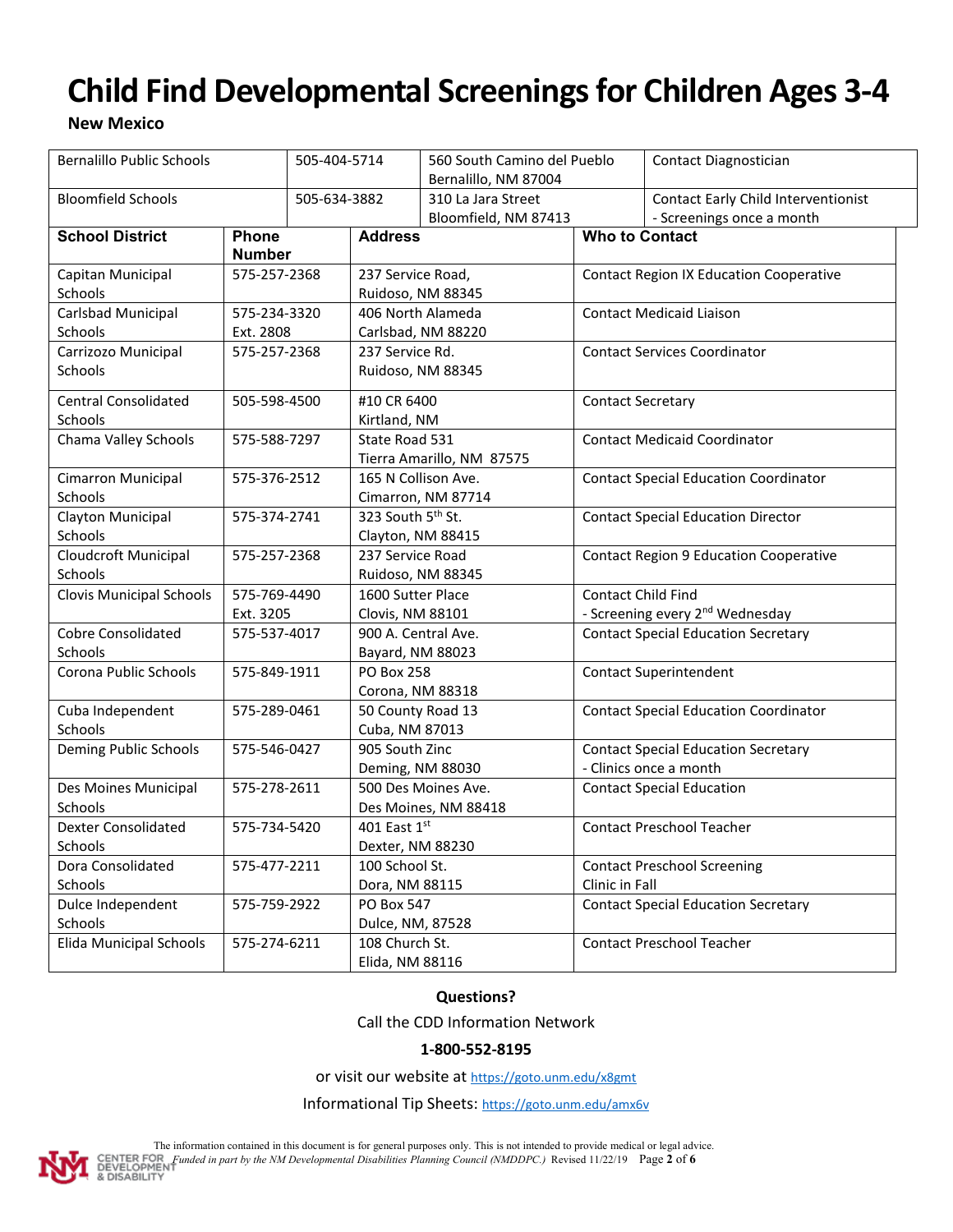# **New Mexico**

| Espanola Public Schools             | 505-367-3331 |               | 323 North Coronado Ave. |                                       | <b>Contact Elementary Specialist</b>                 |  |
|-------------------------------------|--------------|---------------|-------------------------|---------------------------------------|------------------------------------------------------|--|
|                                     |              |               | Espanola, NM 87532      |                                       | Clinics once a month                                 |  |
| <b>Estancia Municipal</b>           | 505-384-2007 |               | 709 West Hopewell       |                                       | <b>Contact Special Education Director</b>            |  |
| Schools                             |              |               |                         | Estancia, NM 87016                    | Clinics in Fall and Spring                           |  |
| <b>Eunice Public Schools</b>        |              | 575-394-3154  |                         | 1707 Avenue M                         | <b>Contact Special Education Director</b>            |  |
|                                     |              |               |                         | Eunice, NM 88231                      |                                                      |  |
| <b>School District</b>              |              | <b>Phone</b>  |                         | <b>Address</b>                        | <b>Who to Contact</b>                                |  |
|                                     |              | <b>Number</b> |                         |                                       |                                                      |  |
| <b>Farmington Municipal Schools</b> |              | 505-599-8625  |                         | 5840 Fortuna Dr.                      | Contact Health Aid Intake Coordinator                |  |
|                                     |              |               |                         | Farmington, NM 87402                  |                                                      |  |
| <b>Floyd Municipal Schools</b>      |              | 575-478-2211  |                         | 1564 NM 267                           | <b>Contact Preschool Teacher</b>                     |  |
|                                     |              |               |                         | Floyd, NM 88118                       |                                                      |  |
| Fort Sumner Municipal               |              | 575-355-3338  |                         | 1001 Avenue C                         | <b>Contact Special Education Office</b>              |  |
| Schools                             |              |               |                         | Fort Sumner NM 88119                  |                                                      |  |
| Gadsden Independent Schools         |              | 575-882-6221  |                         | 500 4th St.                           | <b>Contact Early Childhood Disabilities</b>          |  |
|                                     |              |               |                         | Anthony, NM 88021                     | Specialist                                           |  |
| <b>Gallup-McKinley County</b>       |              | 505-721-1864  |                         | 1000 East Aztec                       | <b>Contact Child Find Coordinator</b>                |  |
| <b>Schools</b>                      |              |               |                         | Gallup, NM 87301                      |                                                      |  |
| <b>Grady Municipal Schools</b>      |              | 575-357-2192  |                         | 100 Franklin Ave.                     | <b>Contact Special Education Coordinator</b>         |  |
|                                     |              |               |                         | Grady, NM 88120                       |                                                      |  |
| <b>Grants-Cibola County Schools</b> |              | 505-285-2622  |                         | 402 2nd St.                           | <b>Contact Early Childhood Transition Specialist</b> |  |
|                                     |              |               |                         | <b>Grants, NM 87020</b>               |                                                      |  |
| Hagerman Municipal Schools          |              | 575-752-3284  |                         | 406 North Cambridge Ave.              | <b>Contact Special Education Office</b>              |  |
|                                     |              |               |                         | Hagerman, NM 88232<br>204 Hill Street |                                                      |  |
| Hatch Valley Public Schools         |              | 575-267-8290  |                         | Hatch, NM 87937                       | <b>Contact Special Education Director</b>            |  |
| <b>Hobbs Municipal Schools</b>      |              | 575-433-0600  |                         | 510 North Dal Paso                    | <b>Contact Special Education Secretary</b>           |  |
|                                     |              |               |                         | Hobbs, NM 88240                       |                                                      |  |
| Hondo Valley Public Schools         |              | 575-653-4411  |                         | PO Box 55                             | <b>Contact Special Education Director</b>            |  |
|                                     |              |               |                         | Hondo, NM 87121                       |                                                      |  |
| <b>House Municipal Schools</b>      |              | 575-279-7353  |                         | 309 Apple Street                      | <b>Contact Special Education Director</b>            |  |
|                                     |              |               |                         | House, NM 88121                       |                                                      |  |
| Jal Public Schools                  |              | 575-395-2840  |                         | 200 E. Panther                        | <b>Contact Preschool Coordinator</b>                 |  |
|                                     |              |               |                         | Jal, NM 88252                         |                                                      |  |
| Jemez Mountain Public               |              | 575-638-5419  |                         | Highway 96                            | <b>Contact Secretary</b>                             |  |
| Schools                             |              | Ext. 128      |                         | Gallina, NM 87017                     |                                                      |  |
| Jemez Valley Public Schools         | 575-834-7391 |               |                         | 8501 Hwy 4                            | <b>Contact Superintendent</b>                        |  |
|                                     |              |               |                         | Jemez Pueblo, NM 87024                |                                                      |  |
| Lake Arthur Municipal Schools       |              | 575-365-2000  |                         | 700 Broadway                          | <b>Contact Special Education Coordinator</b>         |  |
|                                     |              |               |                         | Lake Arthur, NM 88253                 |                                                      |  |
| Las Cruces Public Schools           |              | 575-527-6076  |                         | 505 South Main St. Suite 249          | Contact Primary Child Find Facilitator               |  |
|                                     |              |               |                         | Las Cruces, NM 88001                  |                                                      |  |

## **Questions?**

Call the CDD Information Network

#### **1-800-552-8195**

or visit our website a[t https://goto.unm.edu/x8gmt](https://goto.unm.edu/x8gmt)

Informational Tip Sheets[: https://goto.unm.edu/amx6v](https://goto.unm.edu/amx6v)



The information contained in this document is for general purposes only. This is not intended to provide medical or legal advice. **FUNDED FUNDED IN A 100 CONTER FOR Funded in part by the NM Developmental Disabilities Planning Council (NMDDPC.) Revised 11/22/19 Page <b>3** of **6**<br>**8** BISABILITY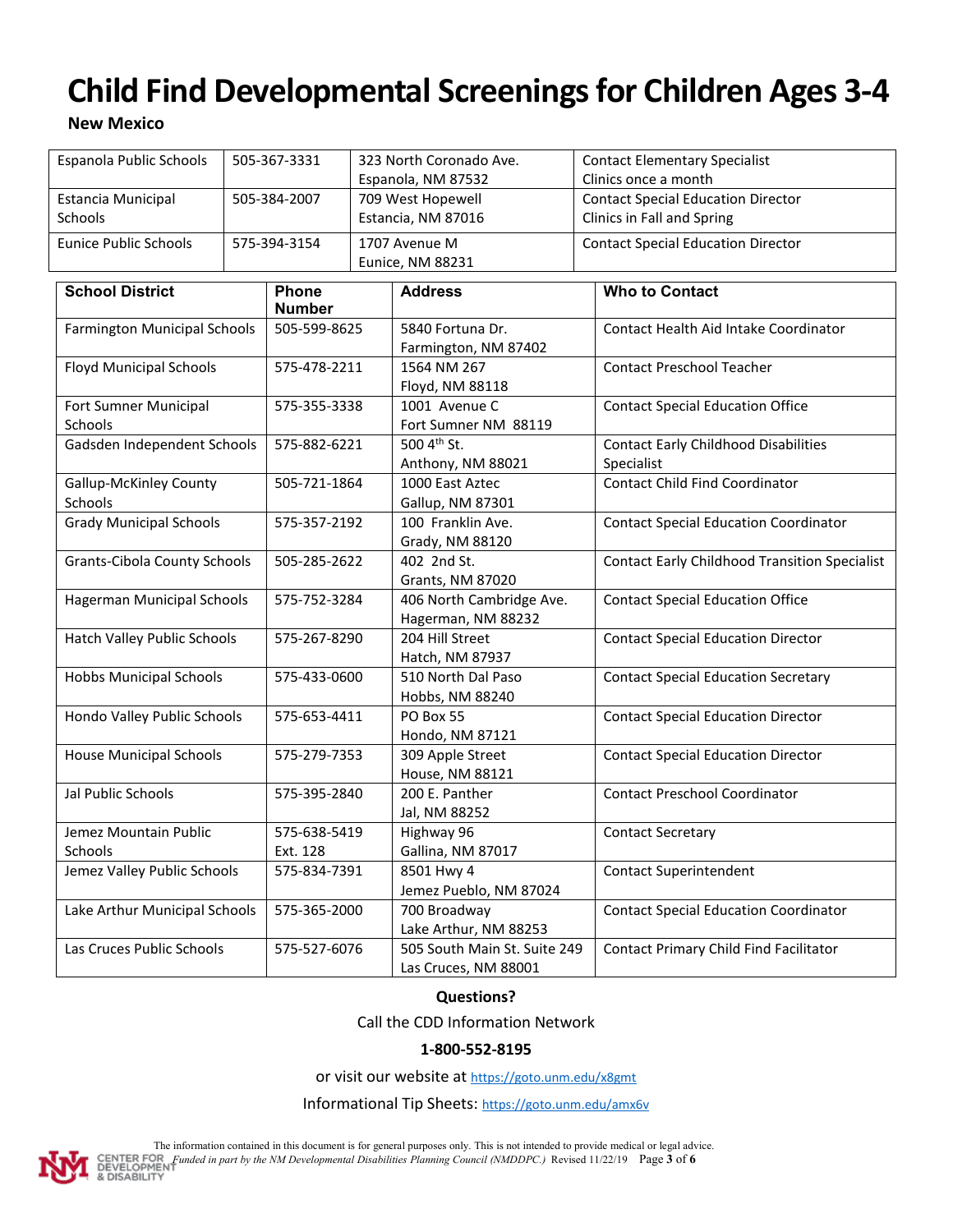# **New Mexico**

| Las Vegas City Public Schools  | 505-454-5717 |                     |                      | 475 East Legion<br>Las Vegas, NM 87701     |  | <b>Contact Special Education Director</b>          |
|--------------------------------|--------------|---------------------|----------------------|--------------------------------------------|--|----------------------------------------------------|
| <b>Logan Municipal Schools</b> |              | 575-487-2252        |                      | 301 N. 2nd St.                             |  | <b>Contact Special Education Director</b>          |
|                                |              | Ext. 1214           |                      |                                            |  |                                                    |
| Lordsburg Municipal Schools    |              | 575-542-3252        |                      | Logan, NM 88426<br>500 Ownby               |  | <b>Contact Special Education Director</b>          |
|                                |              |                     |                      | Lordsburg, NM 88045                        |  |                                                    |
| Los Alamos Public Schools      |              | 505-663-2201        |                      |                                            |  | <b>Contact Coordinator of Student Services</b>     |
|                                |              |                     |                      | 2075 Trinity Drive<br>Los Alamos, NM 87544 |  |                                                    |
| Los Lunas Public Schools       |              | 505-866-8337        |                      | 343 Main St.                               |  | <b>Contact Child Find Secretary</b>                |
|                                |              |                     | Los Lunas, NM 87031  |                                            |  |                                                    |
| <b>School District</b>         |              | <b>Phone Number</b> |                      | <b>Address</b>                             |  | <b>Who to Contact</b>                              |
| Loving Municipal               |              | 575-745-2079        |                      | 608 South 6th St.                          |  | <b>Contact Special Education Director</b>          |
| Schools                        |              |                     |                      | Loving, NM 88256                           |  |                                                    |
| Lovington Public               |              | 575-739-2705        |                      | 1000 South 1st St.                         |  | <b>Contact Secretary of Special Programs</b>       |
| Schools                        |              |                     |                      | Lovington, NM 88260                        |  |                                                    |
| Magdalena Municipal            |              | 575-854-2241        | 201 Duggins          |                                            |  | <b>Contact Pre-K Special Education Coordinator</b> |
| Schools                        |              |                     |                      | Magdalena, NM 87825                        |  |                                                    |
| Maxwell Municipal              |              | 575-375-3024        | 411 Parque and 4th   |                                            |  | <b>Contact Special Education Director</b>          |
| Schools                        |              |                     | Maxwell, NM 87728    |                                            |  |                                                    |
| <b>Melrose Public Schools</b>  |              | 575-253-4266        | 100 E. Missouri Ave. |                                            |  | <b>Contact Speech Therapist</b>                    |
|                                |              |                     |                      | Melrose, NM 88124                          |  |                                                    |
| Mesa Vista                     |              | 505-583-2645        |                      | Highway 285, Junction 111                  |  | <b>Contact Special Education Director</b>          |
| <b>Consolidated Schools</b>    |              | Ext. 1302           |                      | Ojo Caliente, NM 87549                     |  |                                                    |
| Mora Independent               |              | 575-387-3107        |                      | PO Box 179                                 |  | <b>Contact Support Services Secretary</b>          |
| Schools                        |              |                     |                      | Mora, NM 87732                             |  |                                                    |
| Moriarty Municipal             | 505-832-5814 |                     | 2422 Highway 333     |                                            |  | <b>Contact Student Data Technician</b>             |
| School                         |              |                     |                      | Moriarty, NM 87035                         |  |                                                    |
| Mosquero Municipal             | 575-673-2271 |                     | 43 McNeil Ave.       |                                            |  | <b>Contact Special Education Coordinator</b>       |
| Schools                        |              |                     |                      | Mosquero, NM 87733                         |  |                                                    |
| Mountainair Public             | 505-847-2231 |                     | 405 West Broadway    |                                            |  | <b>Contact Child Find Coordinator</b>              |
| Schools                        |              | Ext 2002            |                      | Mountainair, NM 87036                      |  |                                                    |
| Pecos Independent              |              | 505-757-4644        |                      | North Hwy 63                               |  | <b>Contact Support Services Secretary</b>          |
| Schools                        |              |                     |                      | Pecos, NM 87552                            |  |                                                    |
| Peñasco Independent            |              | 575-587-2395        |                      | 13 School Rd.                              |  | <b>Contact Secretary</b>                           |
| Schools                        |              | Ext. 1100           |                      | Peñasco, NM 87553                          |  |                                                    |
| Pojoaque Valley Public         |              | 505-455-0801        |                      | 1574 State Road 502                        |  | <b>Contact Special Education Secretary</b>         |
| Schools                        |              |                     |                      | Santa Fe, NM 87506                         |  |                                                    |
| Portales Municipal             | 575-359-3707 |                     |                      | 520 West 5th St.                           |  | <b>Contact Child Find Coordinator</b>              |
| Schools                        |              |                     |                      | Portales, NM 88130                         |  |                                                    |
| Quemado Independent            | 575-773-4700 |                     |                      | 3484 Highway 60                            |  | <b>Contact Child Find Coordinator</b>              |
| Schools                        |              |                     |                      | Quemado, NM 87829                          |  |                                                    |

**Questions?**

Call the CDD Information Network

## **1-800-552-8195**

or visit our website a[t https://goto.unm.edu/x8gmt](https://goto.unm.edu/x8gmt)

Informational Tip Sheets[: https://goto.unm.edu/amx6v](https://goto.unm.edu/amx6v)



The information contained in this document is for general purposes only. This is not intended to provide medical or legal advice. **FUNDED FUNDED IN A 100 CONTER FOR Funded in part by the NM Developmental Disabilities Planning Council (NMDDPC.) Revised 11/22/19 Page <b>4** of **6**<br>**8** BISABILITY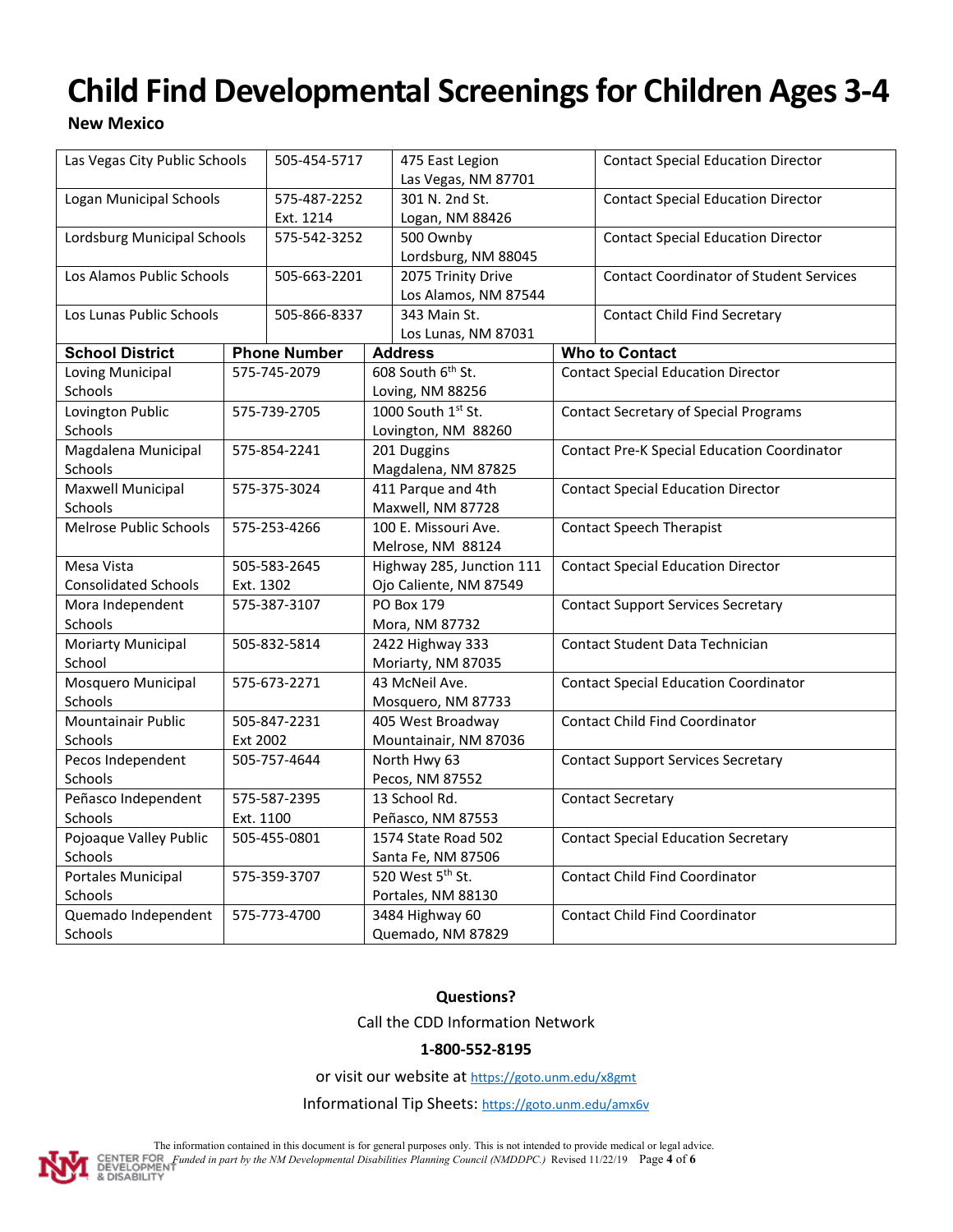## **New Mexico**

| Questa Independent<br><b>Schools</b> | 575-586-1604             | Highway 522 #4 Wild Cat<br>Road Questa, NM 87556 | <b>Contact Special Education Secretary</b>            |
|--------------------------------------|--------------------------|--------------------------------------------------|-------------------------------------------------------|
| Raton Public Schools                 | 575-445-7918             | 700 East 4th St.<br>Raton, NM 87740              | <b>Contact Special Education Secretary</b>            |
| Reserve Independent<br>Schools       | 575-533-6242             | 24 Mountaineer Rd.<br>Reserve, NM 87830          | <b>Contact Special Education Director</b>             |
| Rio Rancho Public<br><b>Schools</b>  | 505-962-3645             | 4477 9th Avenue NF<br>Rio Rancho, NM 87124       | <b>Contact Child Find</b>                             |
| Roswell Independent<br>Schools       | 575-637-3529             | 1800 West Alameda<br>Roswell, NM 88203           | <b>Contact Child Find</b><br>- Has Child Find Clinics |
| <b>Roy Municipal Schools</b>         | 575-485-2242<br>Ext. 204 | 525 Roosevelt St.<br>Roy, NM 87743               | <b>Contact Special Education Director</b>             |
| Ruidoso Municipal<br><b>Schools</b>  | 575-257-2368<br>Ext. 126 | 237 Service Rd.<br>Ruidoso, NM 88345             | Contact Services Coordinator at Region 9              |

**Questions?**

Call the CDD Information Network

## **1-800-552-8195**

or visit our website a[t https://goto.unm.edu/x8gmt](https://goto.unm.edu/x8gmt)

Informational Tip Sheets[: https://goto.unm.edu/amx6v](https://goto.unm.edu/amx6v)



The information contained in this document is for general purposes only. This is not intended to provide medical or legal advice. **FUNDED FUNDED IN A 100 CONTER FOR Funded in part by the NM Developmental Disabilities Planning Council (NMDDPC.) Revised 11/22/19 Page 5 of 6<br><b>8** DISABILITY